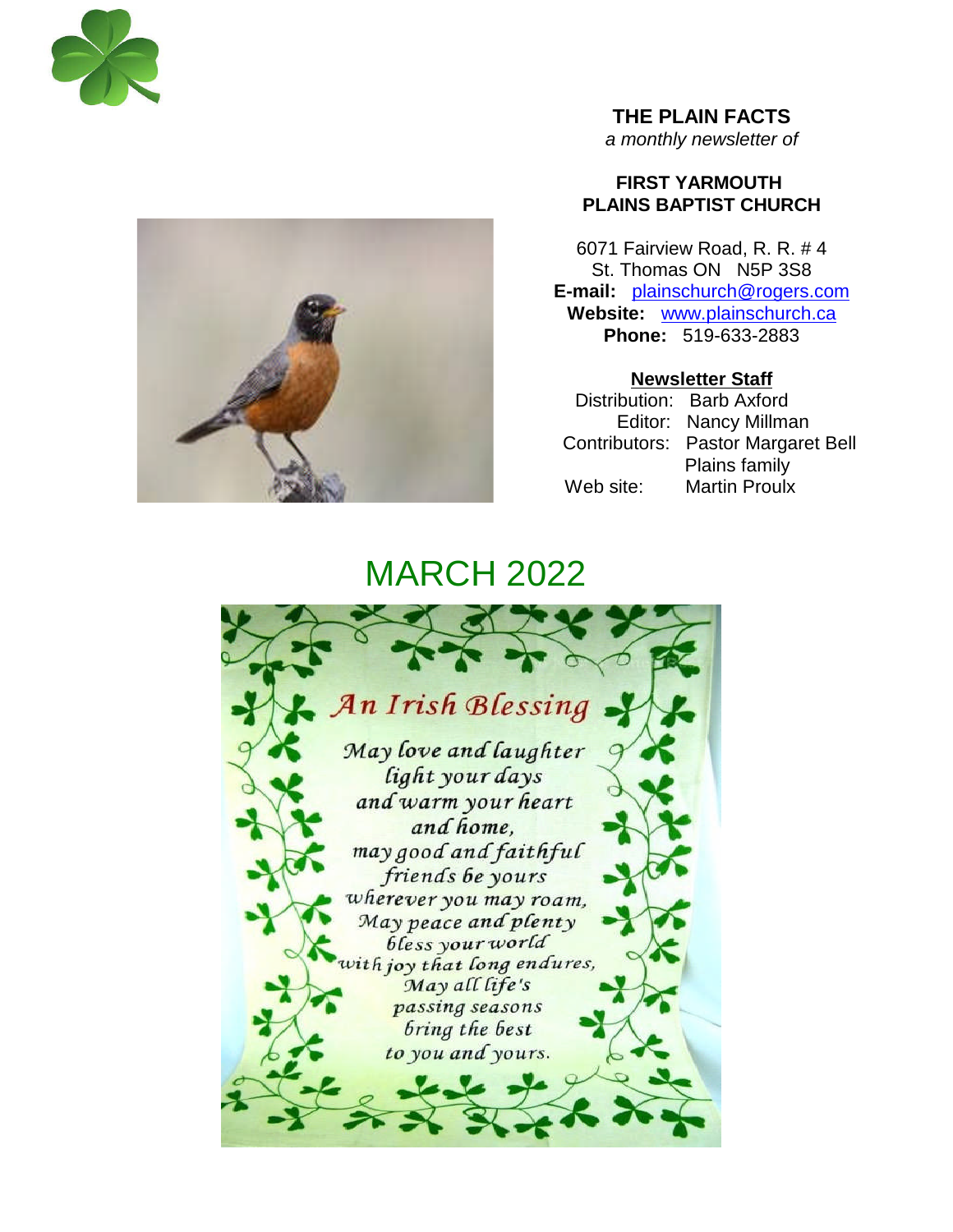

*family, it is requested that before names are submitted to the Pastor for prayer, or are put on the Plain Facts prayer list, permission be sought and granted from the individuals to be named, or from family members who have been given express permission to speak on their behalf.* Jenny and family Doug Sawyer Rev. Brian Sherry Margie's friends Brian & Kathy Jill & Gerry Coull Chantelle Purdy Family of Paula Welter Mary Lou Pearson Cherie Doyon **Marlene Smith** Shirley Griffin **Rona's mother Vi** 

Elsie Walker's niece Sharon Axford Linda Hepburn Karl Crocker Toots Gillard **Tiffany & family** Randy Greer Marissa Dale's aunt Lidster and Neil families of Steve Neil **Don Sawyer & the family of Penny Sawyer** Ed Somerville & the family of Susan Somerville Scott Smith Tucker Johnson

Luke 4: 1-13 Luke 13: 31-35 Luke 13: 1-9

Psalm 32 Isaiah 43: 16-21 Luke 15: 1-3; 11b-32 Psalm 126

**Sunday Scripture Readings March 06**-**Lent 1 March 13-Lent 2 March 20 - Lent 3** Psalm 91: 1-2, 9-16 Psalm 27 Psalm 63: 1-8

Romans 10: 8b-13 Philippians 3: 17-4:1 1 Corinthians 10: 1-13

March 27-Lent 4 **April 03-Lent 5** John 12: 1-8



## **In Sympathy**

The Plains family extend our sincere sympathy to Don Sawyer and the family of Penny Sawyer who passed away on Wednesday, February 16, 2022 the age of 76. She was dear mother of Raymond (Susan) and Mark (Rosanne), cherished grandmother of Alex and William, Callee, Colton and Cara, and sister-in-law of Doug and Mary Sawyer. She will be missed.

The Plains family extend our sincere sympathy to the family of Paula Welter who passed away on February 16, 2022 at 33 years. Beloved daughter of Karen Welter (Maynard), loving wife of the late Dustin Symms (2019), dear sister of Rob (Morgin) and cherished granddaughter of Marion Maynard. She will be dearly missed



### Good evening Pastor Margaret!

I hope this finds you well and that everyone is staying healthy and enjoying the new year. It was a rocky start over here but now things are looking up! We wanted to say **thank you** so much for the flowers the church sent Clare. It was her first time getting flowers and she was more than thrilled. She wanted to keep them in her room to look at. She has made a thank you card which I will have to drop off one day :) We miss everyone and hope 2022 brings calmness and peace and of course unity for us all (in person!). Cheers. The chester of the chester of the chesterfield chesterfield

To my Plains Family:

**Thank you** for the beautiful flowers I received following the passing of my granddaughter Paula Welter. Your cards and prayers were very much appreciated. **Thanks** to Margie for her visit. Paula is and will be greatly missed. God bless you all. Marian Maynard

## **PRAYER CONCERNS** *To protect the privacy concerns of our families, friends, neighbours and church*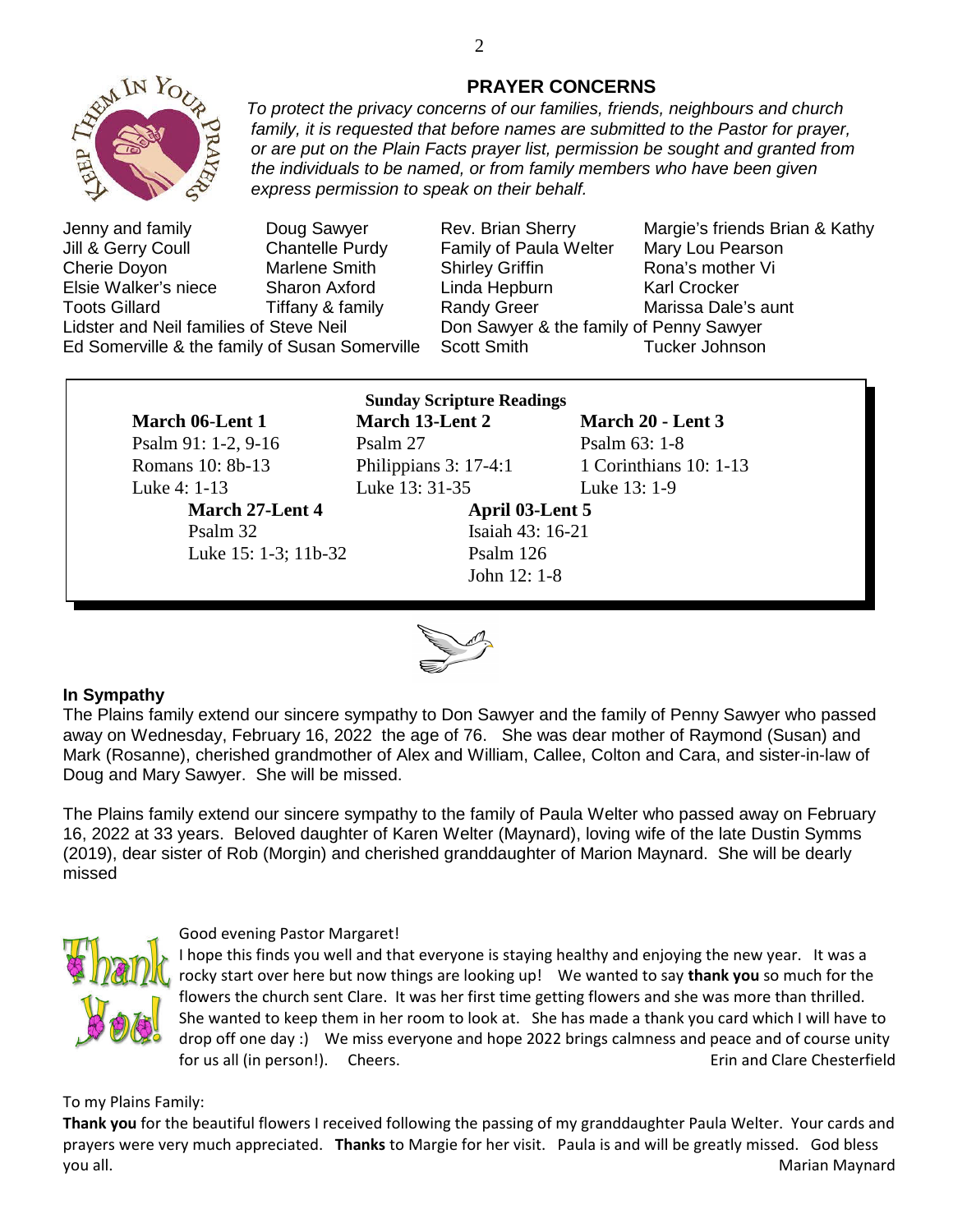### **EVENTS FOR MARCH**

**Mar 03 Thur 7:30 p.m.** Choir practice resumes. New choir members are welcome!

**Mar 04 Fri - The World Day of Prayer -** This year the service was written by the World Day of Prayer Committee of **England, Wales and Northern Ireland** and a 55 minute video has been produced for viewing and distribution.

Just go to www.wicc.org and click on "World Day of Prayer 2022 Service Video". Also, this same service video will be shown on many local cable TV channels – check your local cable network listings for Friday, March 4th. If you wish to make a personal donation, that would be to: WOMEN'S INTER-CHURCH COUNCIL OF CANADA (WICC) at 47 Queen's Park Crescent East, Toronto, Ontario M5S 2C3

- **Mar 06 Sun 10:00 A.M. Sunday Service** Communion Sunday
- **Mar 13 Sun 10:00 A.M. Sunday Service** Daylight Saving Time begins Vaccination Requirements for Worship are LIFTED Face-Coverings will still be required.

**Mar 20 Sun 10:00 A.M. Sunday Service** - Spring Begins **Mar 22 Tues 1:30 P.M. Ladies Aid Meeting in Oak Hall-** Combining March and April Meetings**.** New members are welcome**. Mar 27 Sun 10:00 A.M. Sunday Service**



**Apr 03 Sun 10:00 A.M. Sunday Service -** Communion Sunday

Canadian Baptist Ministries is inviting people who are concerned for our brothers and sisters in Ukraine to donate to emergency relief. The details are in CBM Regional News. You may donate online or if you wish you can include a donation in your offering envelope or PAR on the CBM line.

Designate it as Ukraine Emergency Response.

Please keep all Ukrainians in your prayers during this horrific time. Pastor Margie

**FEBRUARY BIRTHDAYS FEBRUARY ANNIVERSARIES**<br>14<sup>TH</sup> Steve Pettit (80) 14<sup>TH</sup> Ron & Linda Prong (65) Steve Pettit  $(80)$  14<sup>TH</sup> Ron & Linda Prong  $(65)$ My sincere apology for these omissions in the February Plain Facts. Nancy Millman

- $1<sup>st</sup>$  $6<sup>th</sup>$
- $7<sup>th</sup>$ Jenny Lee Graham 23<sup>rd</sup> Pat Walker
- $7<sup>th</sup>$ Hazel Brekelmans 25<sup>th</sup> Jason Carnegie
- $8<sup>th</sup>$
- Mark Higgs  $29<sup>th</sup>$  Jill Coull<br>Alexander Chen Martyn  $29<sup>th</sup>$  Marilyn P  $9<sup>th</sup>$ Alexander Chen Martyn 29<sup>th</sup> Marilyn Pettit
- 10<sup>th</sup> Kathy Sawyer 29<sup>th</sup> Sharon Wilson
- 16<sup>th</sup> Spencer Noble 29<sup>th</sup> Leena Sibley<br>17<sup>th</sup> Kaitlyn McCarthy 30<sup>th</sup> Jonathan Hig
- -
- $17<sup>th</sup>$  Kaitlyn McCarthy  $17<sup>th</sup>$  Jonathan Higgs  $17<sup>th</sup>$  Jonathan Higgs  $17<sup>th</sup>$  Jo-Anne Pettit  $30<sup>th</sup>$  Rael vnn Ralf 17<sup>th</sup> Jo-Anne Pettit 30<sup>th</sup> RaeLynn Ralf<br>18<sup>th</sup> Jackson Wilcox 31<sup>st</sup> Elsie Walker
- 18<sup>th</sup> Jackson Wilcox **31<sup>st</sup> Elsie Walker**<br>18<sup>th</sup> Edith Norton **31st** Paul O'Drows
	- Edith Norton 31<sup>st</sup> Paul O'Drowsky
- **MARCH BIRTHDAYS MARCH ANNIVERSARIES**
- Marlene Smith  $10<sup>th</sup>$  Jim & Marilyn Cartwright (60)
- Shirley Griffin 21<sup>st</sup> Dave Higgs  $28<sup>th</sup>$  Jack & Linda Cummings (63)



The Plains Church family extends our very best wishes to Millie Woodhouse, (Ross's mother) who turns 102 years on March 3, 2022! May God's richest blessings descend upon YOU!

You've got to do your own growing, no matter how tall your father is.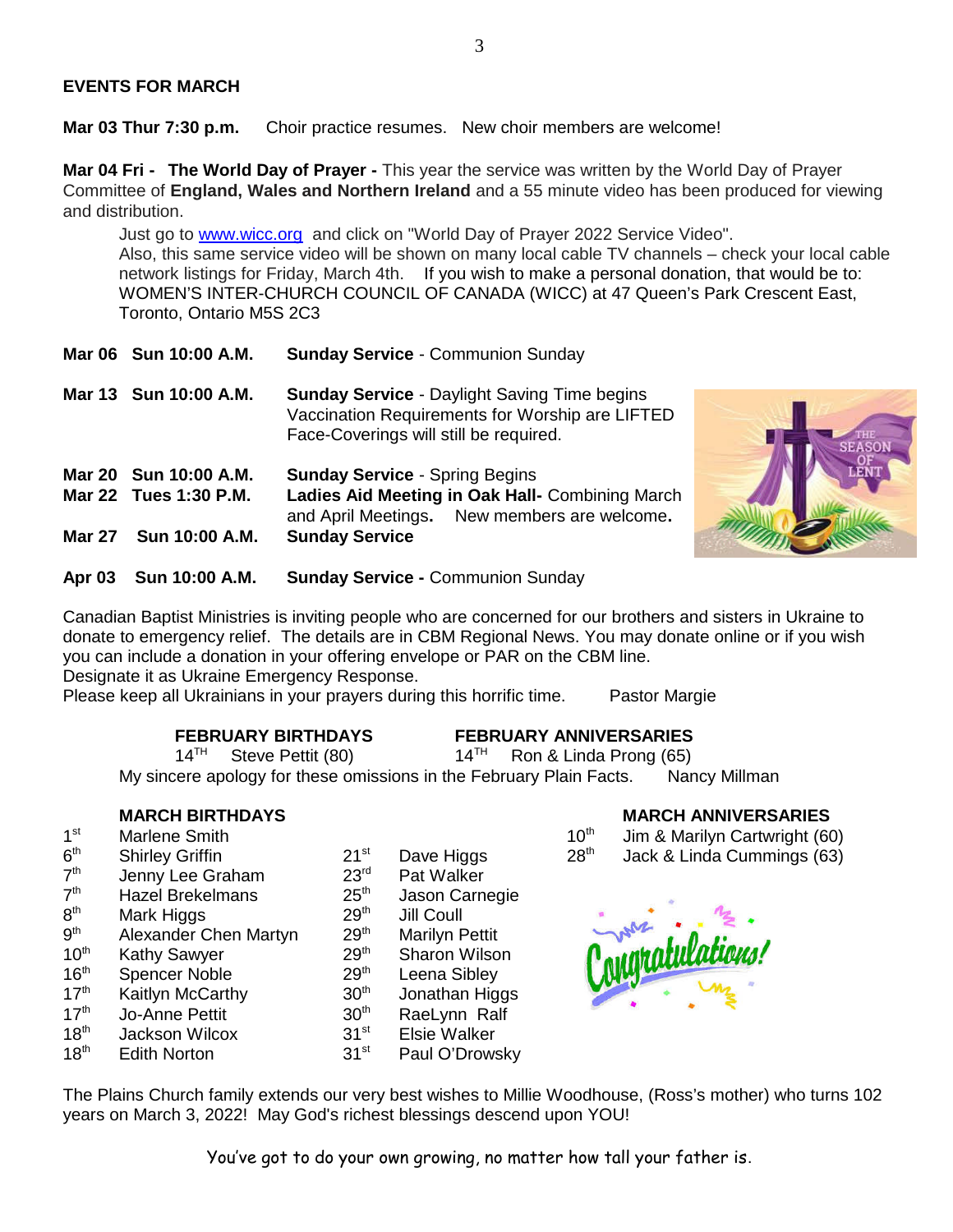

Sunday, February 6, 2022 was the first Sunday back in the church for this congregation, since the 2021 Christmas Eve service. Pastor Bell expressed her gratitude to the Deacons for their work and leadership during the past year. Two Deacons, Wayne Dale and Betty Rewbotham, are ending their terms of service and new Deacons for 2022, Gary Higgs, Michael Sargeant and Pat Kennedy, are welcomed onto the committee.

Left to right: Gary Higgs, Wayne Dale, Pastor Margaret Bell, Betty Rewbotham, Michael Sargeant, Linda Willand and Pat Kennedy.



**ST. THOMAS ELGIN GENERAL HOSPITAL Talks Return in 2022!** All STEGH Talks presentations are recorded and uploaded on our YouTube channel for viewing.

> **STEGH Talks**

"**Taking Care of Your Heart**," presented by Dr. Nikolaos Tzemos Dr. Tzemos is a Professor of Medicine at the University of Western Ontario, the Director of Advanced Cardiac Imaging at London Health Sciences Centre/Division of Cardiology, is

cross-credentialed with STEGH's Diagnostic Imaging Department, and is the architect behind STEGH's Chest Pain Clinic!

We value and are continually grateful for your support of local patient care and hope you'll join us for this exciting opportunity! STEGH Talks sessions are 45 minutes to an hour in length with time for a question and answer period.

Kennedy Weir, granddaughter of Pat Kennedy, has been accepted at Trent University in Peterborough to obtain a Masters Degree in Forensic Science.

How can you tell if an Irishman is having a good time? He's Dublin over with laughter! How is a best friend like a 4-leaf clover? Because they are hard to find and lucky to have.

4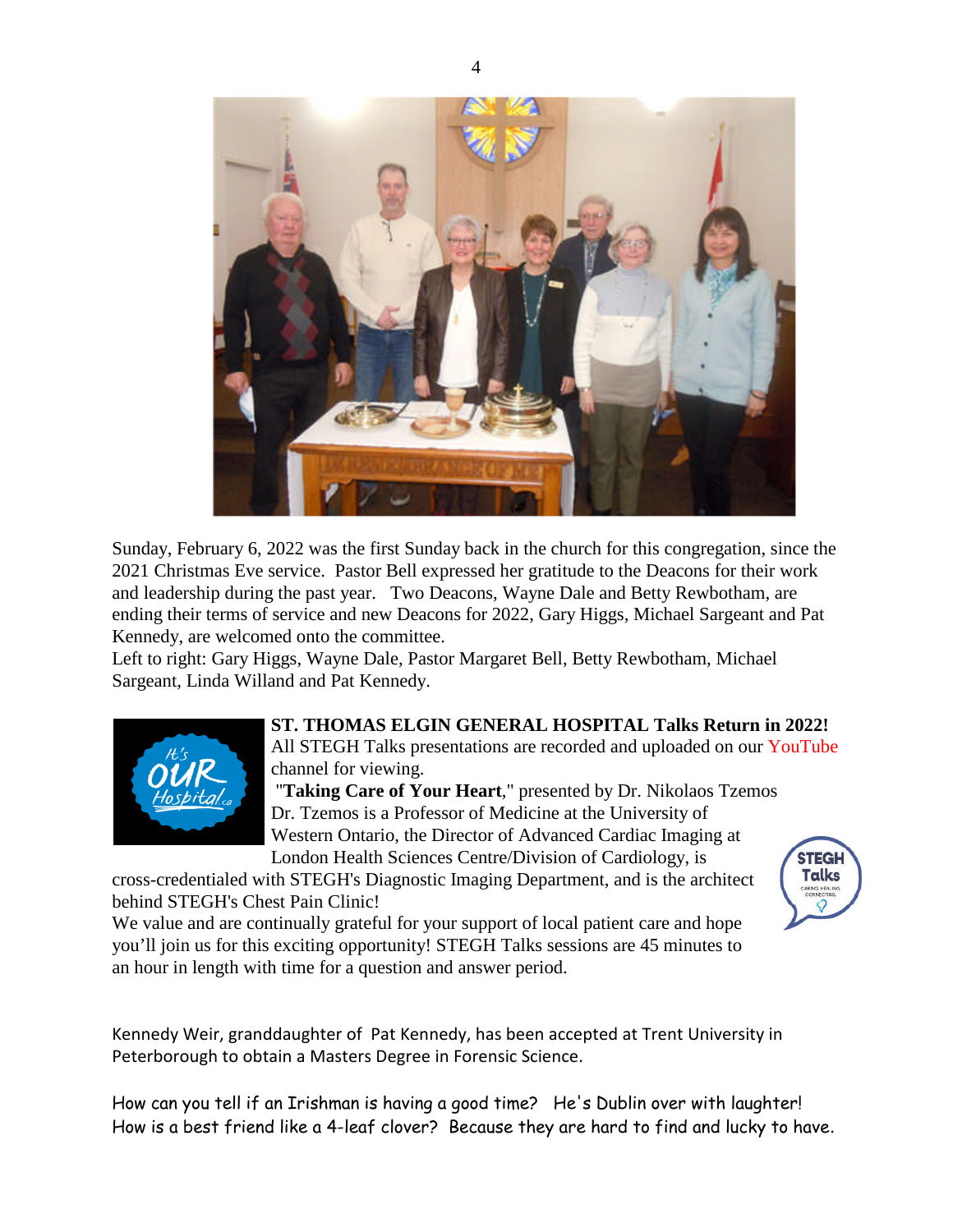# **FIRST YARMOUTH (PLAINS) BAPTIST CHURCH Financial Statement as of 28th of February, 2022**

|                               | <b>General Fund</b> | <b>Missions</b> | <b>Communion Fund Sunday School</b> |       | <b>Totals</b> |
|-------------------------------|---------------------|-----------------|-------------------------------------|-------|---------------|
| <b>Income</b>                 | 14,783.35           | 644.34          | 696.00                              | 55.00 | 16,178.69     |
| <b>Expenses</b>               | 13,477.64           | 644.34          | 599.31                              | 0.00  | 14,721.29     |
| <b>Net Gain(Loss)</b>         | 1,305.71            | 0.00            | 96.69                               | 55.00 | 1,457.40      |
| <b>Balance end cf 2021</b>    | 54,039.93           | 0               | 310.86                              | 0.00  | 54,350.79     |
| <b>Balance as at 02/28/22</b> | 55,345.64           | 0.00            | 407.55                              | 55.00 | 55,808.19     |

- **1. The General Fund shows a net gain as of 28th of February, 2022 of \$1,305.71. Included in the February expenses was a bill for December 2021 snow plowing and salting of \$745.80.**
- **2. Missions income as at the 28th of February, 2022 totalled \$644.34. That amount has been forwarded to CBOQ and CBM. This amount is made up as follows: CBOQ - General Budget - \$270.00; CBM General Budget - \$223.34, Sharing Way - \$36.00, and Sharing Way, Ukraine - \$115.00.**
- **3. The Communion fund had a net gain as of 28th of February, 2022 of \$96.69. There was a balance in the Communion fund from 2021, leaving us a balance of \$407.55 in that fund.**
- **5. The Future Projects Fund had income in 2022 of \$50.00 from a memorial donation in memory of the late Margaret Helmer, and together with the balance in that fund from previous years, it now has a balance of \$1,891.00. There have been no expenses for 2022.**

**Once again, I would like to personally thank the wonderful people of Plains who continue to make sure their donations arrive at my home office, either by mail, drop off, PAR, or etransfer, and/or on the plate at the church. It is wonderful to be able to be back at Plains and worshipping together as the Family of God.**

**Respectfully submitted,**

**Shirley E. Dale**

**Treasurer**

# **Pastoral Search Committee Report, by Sherry Graham**

The Pulpit Committee or Pastoral Search Team consists of two Deacons; Pat Kennedy and Michael Sargeant and three members at large; Dan Dale, Wayne Dale and Sherry Graham, elected at the annual meeting. We have met 3 times in the month of February. We established our roles; Dan as chairperson, Michael as Vice-Chair, Pat as secretary and Sherry supporting the Finance Committee of the church. The Pastoral Search Team signed a Covenant together before God for prayer, honest communication, confidentiality, accountability and unity. It was decided that we would not maintain our own Financial Records but request Shirley to sign the Covenant for the Pastoral Search Team and will pay any necessary expenses of the committee.

We invited 2 members of Aylmer Baptist Church Pastoral Search Team to our second meeting, to provide us input and experience in their search for a pastor. They stressed to us to take our time in finding the right pastor. They suggested setting a time line of 1 year. We would like to focus solely on the pastoral search, and have asked the deacons if they could find the interim pastor/s. We provided a list from CBOQ of pastors to contact for that purpose.

We are following through the CBOO Procedural Manual for Pastoral Search Teams, working on Step 4 of 18 Steps. This step includes self study exercises. We are gathering general information on the church to help perspective ministers get a feeling of the area, the church family, trends and our aspirations. We will be sending out an Evaluation Survey by email or mail to many families and individuals to obtain your input on the present situation, the quality and quantity of ministry and the wants and needs of the church family for the future. We are encouraging feed back from you (especially different age groups), even if you unable to answer all the questions. We will compile the responses receive and prepare a summary of the answers. We will be reaching out again to you on leadership expectations, so that the committee will have an understanding of the church family's wants and needs for a pastor.

We encourage you to contact one of the members, if you have any questions or suggestions. Seeking the Holy Spirit's guidance, support of the Church Family and time to hear God's calling for this new pastor, we are confident our search will be successful and "Plains" Church will be sustained and prosper into the Future!